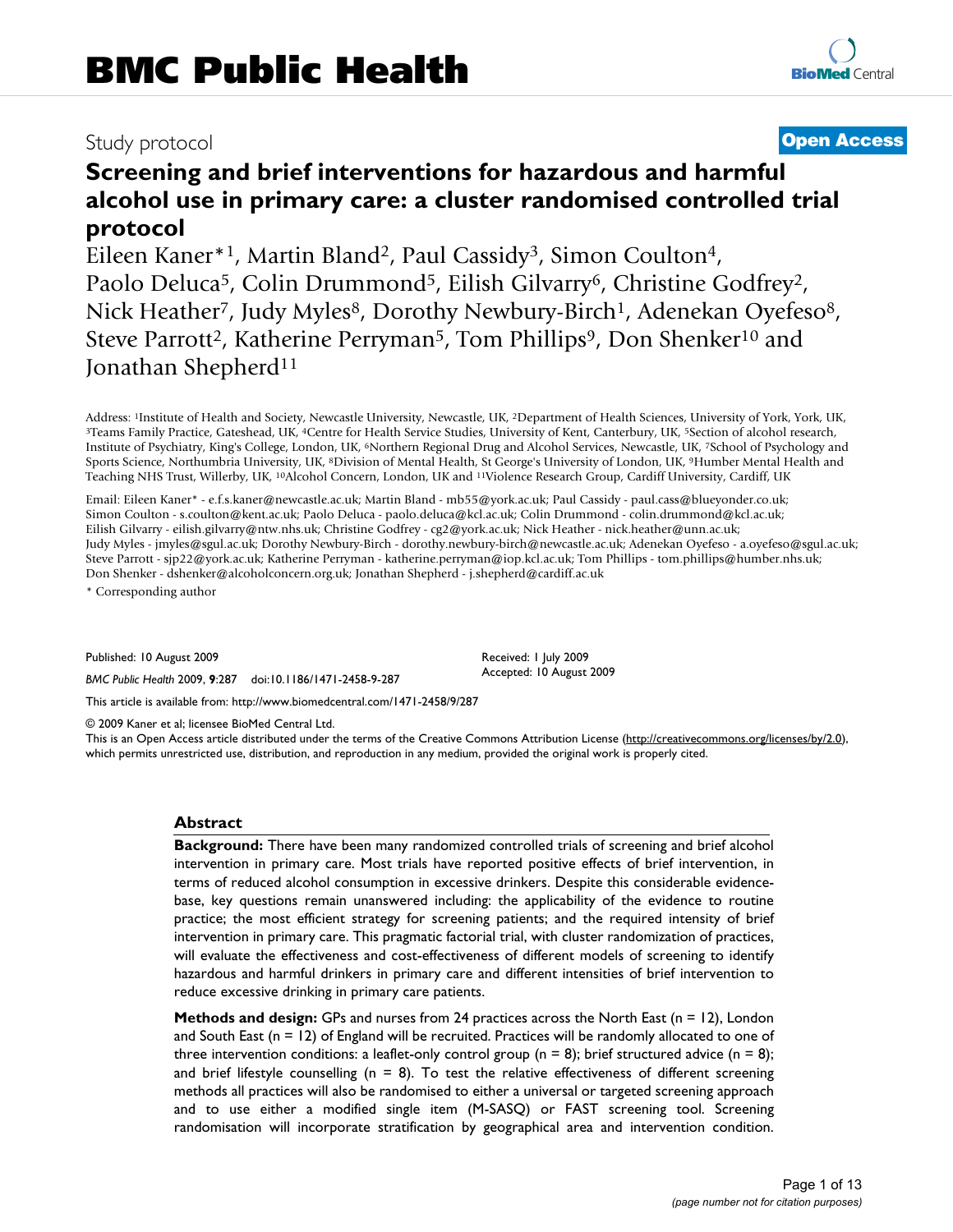During the intervention stage of the trial, practices in each of the three arms will recruit at least 31 hazardous or harmful drinkers who will receive a short baseline assessment followed by brief intervention. Thus there will be a minimum of 744 patients recruited into the trial.

**Discussion:** The trial will evaluate the impact of screening and brief alcohol intervention in routine practice; thus its findings will be highly relevant to clinicians working in primary care in the UK. There will be an intention to treat analysis of study outcomes at 6 and 12 months after intervention. Analyses will include patient measures (screening result, weekly alcohol consumption, alcoholrelated problems, public service use and quality of life) and implementation measures from practice staff (the acceptability and feasibility of different models of brief intervention.) We will also examine organisational factors associated with successful implementation.

**Trial registration:** Current Controlled Trials ISRCTN06145674.

#### **Background**

Epidemiological data have shown that the majority of alcohol-related problems in a population are not due to individuals with significant alcohol dependence, but to a much larger group of hazardous and harmful drinkers [[1](#page-10-0)]. Hazardous drinking increases the risk of physical or psychological problems whilst harmful drinking is defined by the presence of these symptoms. In the UK, hazardous and harmful drinkers outnumber dependent drinkers by a ratio of 7:1 [[1](#page-10-0)]. Thus it clear that the greatest impact in reducing alcohol-related problems at a population level can be made by reducing alcohol consumption in hazardous and harmful drinkers, rather than by focusing on the most extreme cases of alcohol dependence; this is known as the preventive paradox [\[2\]](#page-11-0).

Screening and brief alcohol intervention is an example of secondary preventive care [\[3\]](#page-11-1). It aims to identify hazardous or harmful drinking at an early stage, before people are consciously aware of (or seeking help for) problems, and then provide advice or counselling to help reduce consumption levels. Primary care is an ideal setting for such activity as this is most people's first point of contact with health services. In addition, primary care deals with a wide range of conditions and aims to prevent as well as treat disease [[4](#page-11-2)]. In the UK, two-thirds of the population visit their GP one or more times each year and 90% attend at least once every five years [\[5\]](#page-11-3). In primary care, alcohol screening in routinely presenting cases has shown that one in five patients were drinking at hazardous or harmful levels [[6](#page-11-4),[7](#page-11-5)]. These patients were consulting GPs and nurses about a wide range of health problems and not about alcohol per se. Thus the large proportion of patients with alcohol-related risk or harm, and the general lack of awareness about the impact of heavy drinking on health, means there is a great potential for screening and brief intervention to help reduce alcohol-related problems in primary care.

#### *Current evidence on screening and brief intervention*

There is a strong evidence-base supporting the effectiveness of brief intervention at reducing alcohol consumption in adults who are not seeking treatment for alcoholrelated problems. Numerous systematic reviews and meta-analyses have reported beneficial outcomes of brief intervention, compared to control conditions, in terms of reductions in hazardous and harmful drinking [\[8-](#page-11-6)[17\]](#page-11-7). The most recent review of brief interventions in primary care was a Cochrane Collaboration review which included 29 randomized controlled trials of brief alcohol intervention in primary care. This work reported a significant reduction in weekly drinking at one-year follow-up compared to a range of control conditions (such as assessment only, treatment as usual and written information) [\[17\]](#page-11-7). The magnitude of this effect was an average reduction of 4–5 standard drinks per week.

Despite the large number of trials in this area, there have been key challenges to the evidence on brief interventions concerning its relevance to routine practice in primary care and its relevance to different types of drinkers. It has been reported that much of the published evidence on brief alcohol intervention has consisted of efficacy trials [[18](#page-11-8)], conducted in tightly controlled research conditions designed to optimize internal validity [[19](#page-11-9)]. Efficacy studies are important in 'proof of concept' contexts where new or early stage treatments are considered. However, if clinicians are to deliver interventions in routine practice, it is necessary to establish that they are effective in clinically relevant contexts. Secondly, its has been observed that participants in brief intervention trials may not be representative of the whole population; the research to date has focused heavily on Caucasian males who are middle-aged and has under-represented minority groups, women and young people [[17](#page-11-7),[20\]](#page-11-10).

In addition, there are key gaps in the evidence-base regarding the cost-effectiveness of brief interventions, the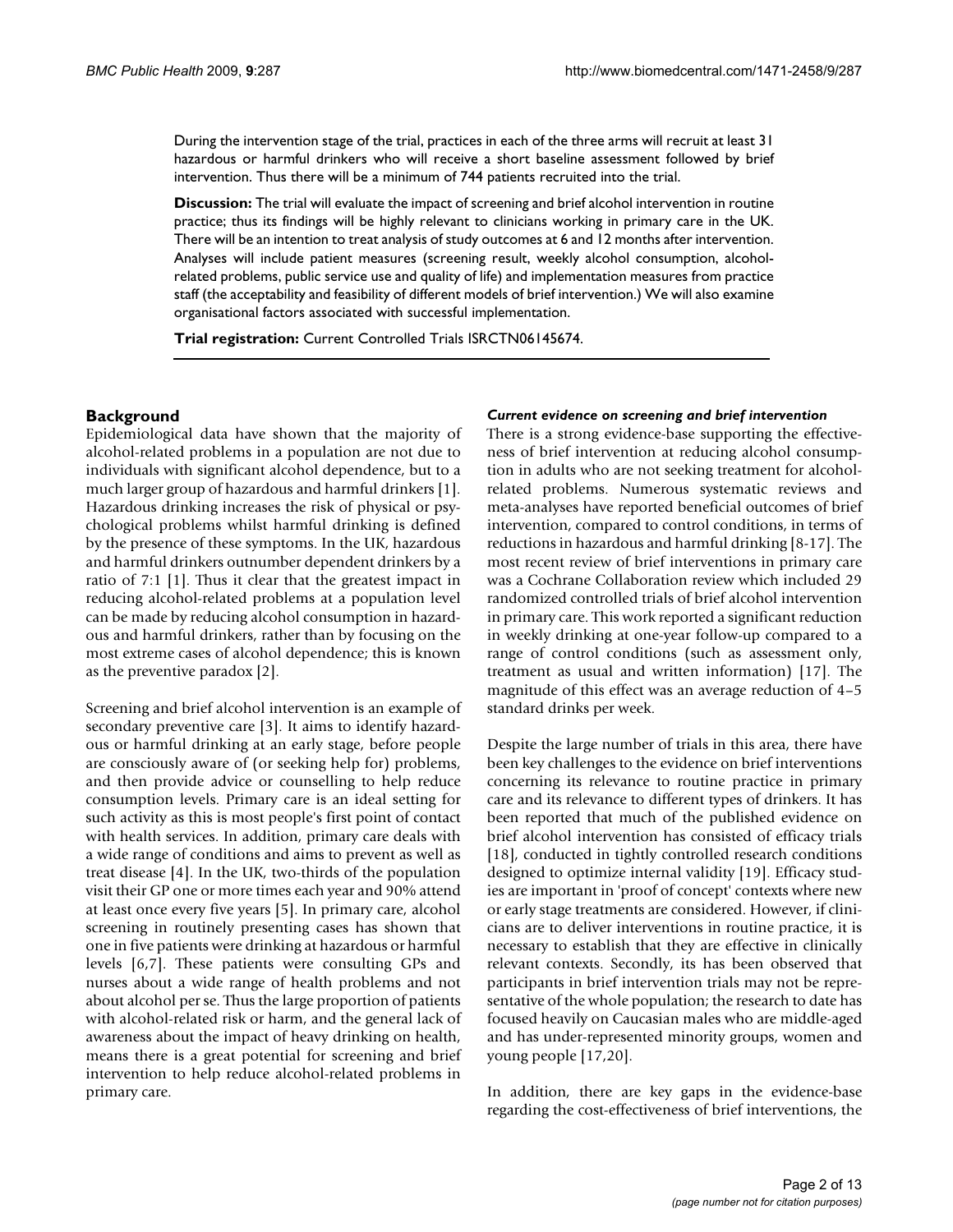efficiency of screening activity and the ideal format of brief intervention. Regarding the cost-effectiveness of screening and brief intervention in primary care, one US study has reported cost-savings from brief alcohol intervention four years after the intervention was delivered [[21](#page-11-11)]. However, it is necessary to establish if similar costsavings can be found in different research trials and different country contexts. Also, despite the fact that the vast majority of trials in this field have involved screening to identify patients who require brief intervention, the efficiency and acceptability of screening has been questioned [[22](#page-11-12),[23\]](#page-11-13). In particular, doubts have been expressed about the strategy of screening all patients (universal screening) and it has been suggested that clinicians should only screen patients with a high likelihood of alcohol-related problems [\[24](#page-11-14)]. However, such targeted screening has not been evaluated in terms of either its effectiveness or efficiency in primary care. Lastly, although brief intervention can result in positive changes in excessive drinking, it is not clear if simple structured advice is sufficient for all hazardous and harmful drinkers or if motivationally enhanced counselling provides significant additional benefit to some individuals. The most recent review of brief alcohol intervention found no significant additional benefit of longer compared to shorter brief interventions [\[17](#page-11-7)]. However, this meta-regression analysis focused on the length of time clinicians spent delivering brief intervention to patients and not the content of the brief intervention sessions. Simple, structured advice may take less time to deliver and involve less preparatory training but it may also have less impact than motivationally-enhanced counselling. Thus there is a clear need for both an impact and cost-effectiveness analysis of differing intensities of brief alcohol intervention.

In summary, there is a need for more pragmatic research in this field to ensure that the work adequately represents the reality of routine primary care. It is also necessary to ensure that the research trial is located in areas with sufficient diversity to adequately reflect the population of a country. There is a need to evaluate, not just the effectiveness of brief intervention but also its cost-effectiveness at reducing alcohol-related risk and harm. Finally, there is a need to establish the most efficient means of screening patients in primary care so as to minimise the workload for busy clinicians whilst also ensuring that appropriate patients receive brief intervention.

# **Aims of the study**

To identify the most efficient and acceptable screening approach and tool to detect cases of hazardous and harmful drinking in routine primary care and also to evaluate the clinical impact and cost effectiveness of different models of BI aimed at reducing excessive drinking in routine primary health care.

# *Objectives*

• To conduct a pragmatic multicentre cluster randomised controlled trial of screening and brief intervention for hazardous and harmful drinkers in primary care in three English regions.

• To identify the optimal method and tool for alcohol screening in routine primary care.

• To compare the effectiveness and cost effectiveness of different models of brief intervention with a control condition in patients with hazardous and harmful alcohol consumption.

• To assess the uptake and use (implementation) of different screening and brief intervention approaches by clinicians in routine primary care.

• To identify attitudinal, practical, skill, resource, and reinforcing factors that may predict successful implementation of screening and brief intervention in primary care.

• To assess the relative impact of the different models of screening and brief intervention on uptake of alcohol services, including an alcohol helpline.

#### **Methods and design** *Setting*

GPs and primary care nurses from 24 practices in three English regions (North East: n = 12, London & South East: n = 12) will be recruited to take part in the study. All primary care practices delivering general medical services in the three regions that do not have current routine screening and brief intervention facilities will be eligible to participate. The study catchment area enables broad population coverage and randomization procedures will ensure that practices cover a range of urban and rural areas, socially deprived and affluent communities, traditional communities with relatively stable populations and more urbanized fluid populations, and culturally mixed populations.

# *Design*

The trial has a  $2 \times 2 \times 3$  nested factorial design encompassing screening approach (targeted versus universal screening), screening method (the Fast Alcohol Screening Test (FAST) [[25\]](#page-11-15) or a modified Single Alcohol Screening Questionnaire (M-SASQ)) [\[26](#page-11-16)]) and brief intervention intensity (Patient information leaflet (PIL); Brief advice (BA); Brief lifestyle counselling (BLC)). The main advantages of utilising a factorial approach are twofold. First each of the three elements (screening approach, screening tool and intervention) can be analysed independently with sufficient power to make meaningful interpretation of relative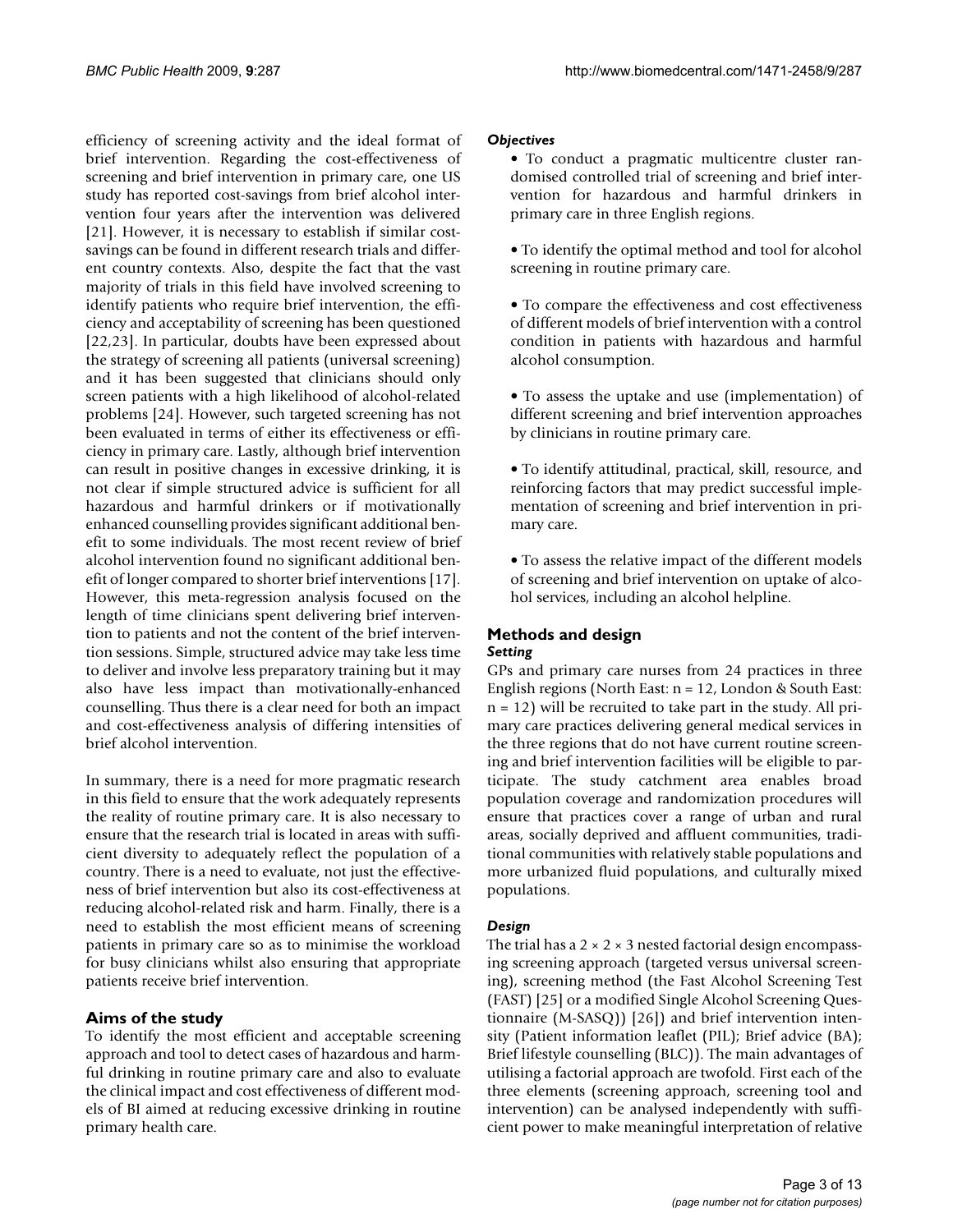effectiveness. Second, the method enables meaningful interpretations of the relative effectiveness of any combination of screening approach, screening tool and intervention modality.

We will recruit 24 general practices from the North East, London and the South East of England. Practices will be randomly assigned to 1 of 2 screening approaches (12 practices in each approach), 1 of 2 screening tools (12 practices using each tool) and 1 of 3 intervention conditions (8 practices in each condition) as shown in Table [1.](#page-3-0) Since we expect that there may be a difference in uptake of screening between intervention conditions, we expect the recruitment to take varying periods of time in the different conditions.

The trial will incorporate cluster randomisation of practices to avoid the risk of contamination. Clinicians trained to deliver 'talk-based' advice or counselling become compromised in their ability to deliver alternative versions of such care; thus it is not practical for individual clinicians to deliver both control and intervention conditions in this trial. Therefore clinicians will consistently deliver a particular version of brief intervention. Cluster randomisation also provides an opportunity to pragmatically evaluate brief interventions in primary care in a way that will allow issues of implementation to be addressed from a practice perspective.

# *Study Hypotheses*

• Targeted screening methods will result in greater implementation of screening activity than longer more broadly focused (universal) approaches.

• Motivationally-enhanced brief intervention for hazardous and harmful drinkers will be more effective than advice or written information, as follows: BLC >  $BA > PIL$ .

• Brief intervention (either advice or counselling) will be more cost effective than merely providing a patient information leaflet.

• Attitudinal, practical, skill, resource, and reinforcing factors will predict screening and brief intervention activity.

## *Practice recruitment*

Contact with practices will initially be via telephone since this was found to be the most cost-effective method of promoting brief intervention activity in primary care [[27](#page-11-17),[28\]](#page-11-18). Thereafter a practice visit will be arranged to enable research staff to explain the trial protocol, secure clinician consent to participate in the study and to organise the practice-based training.

#### *Inclusion criteria*

#### *Practices*

All practices delivering general medical services who have not already instigated screening and brief intervention systems.

#### *Patients*

Any patient with a positive screening result on FAST or M-SASQ, who is alert and orientated, aged 18 or over, resident within 20 miles, and able to speak, read and write English sufficiently well to complete study questionnaires.

#### *Exclusion criteria*

Patients already involved in an alcohol research study and those seeking help for alcohol problems will be excluded. Any patients who are severely injured, suffering from serious mental health problem and/or are grossly intoxicated will also be excluded from the study. Finally patients with no fixed abode will be excluded from the study.

#### *Randomisation*

Randomisation will be conducted using a secure remote randomisation service. Twenty four allocations will be generated for each of the possible factorial combinations of screening approach (Targeted versus Universal), screening tool (FAST vs M-SASQ) and intervention (PIL vs BA vs BLC). Practices and allocations will be randomly sampled without replacement and paired to generate allocation

| Intervention condition               |             | North   |                 |                          | London & the South East |                      |                          |         |
|--------------------------------------|-------------|---------|-----------------|--------------------------|-------------------------|----------------------|--------------------------|---------|
| <b>Screening condition</b>           |             | Leaflet | Brief Advice    | <b>Brief Counselling</b> |                         | Leaflet Brief Advice | <b>Brief Counselling</b> | Totals  |
| Targeted presentation                | <b>FAST</b> | 31      | 31              | 31                       | 31                      | $\overline{3}$       | 31                       | 186(6)  |
|                                      | M-SASO      | - 31    | 31              | 31                       | 31                      | 31                   | 31                       | 186(6)  |
| Universal presentation               | <b>FAST</b> | 31      | $\overline{3}1$ | 31                       | 31                      | 31                   | 31                       | 186(6)  |
|                                      | M-SASO      | - 31    | $\overline{3}$  | 31                       | 31                      | $\overline{3}$       | 31                       | 186 (6) |
| Number of patients per intervention  |             | 124     | 124             | 124                      | 124                     | 124                  | 124                      | 744     |
| Number of practices per intervention |             | 4       | 4               | 4                        | 4                       | 4                    | 4                        | 24      |

<span id="page-3-0"></span>**Table 1: SIPS Primary Care trial design**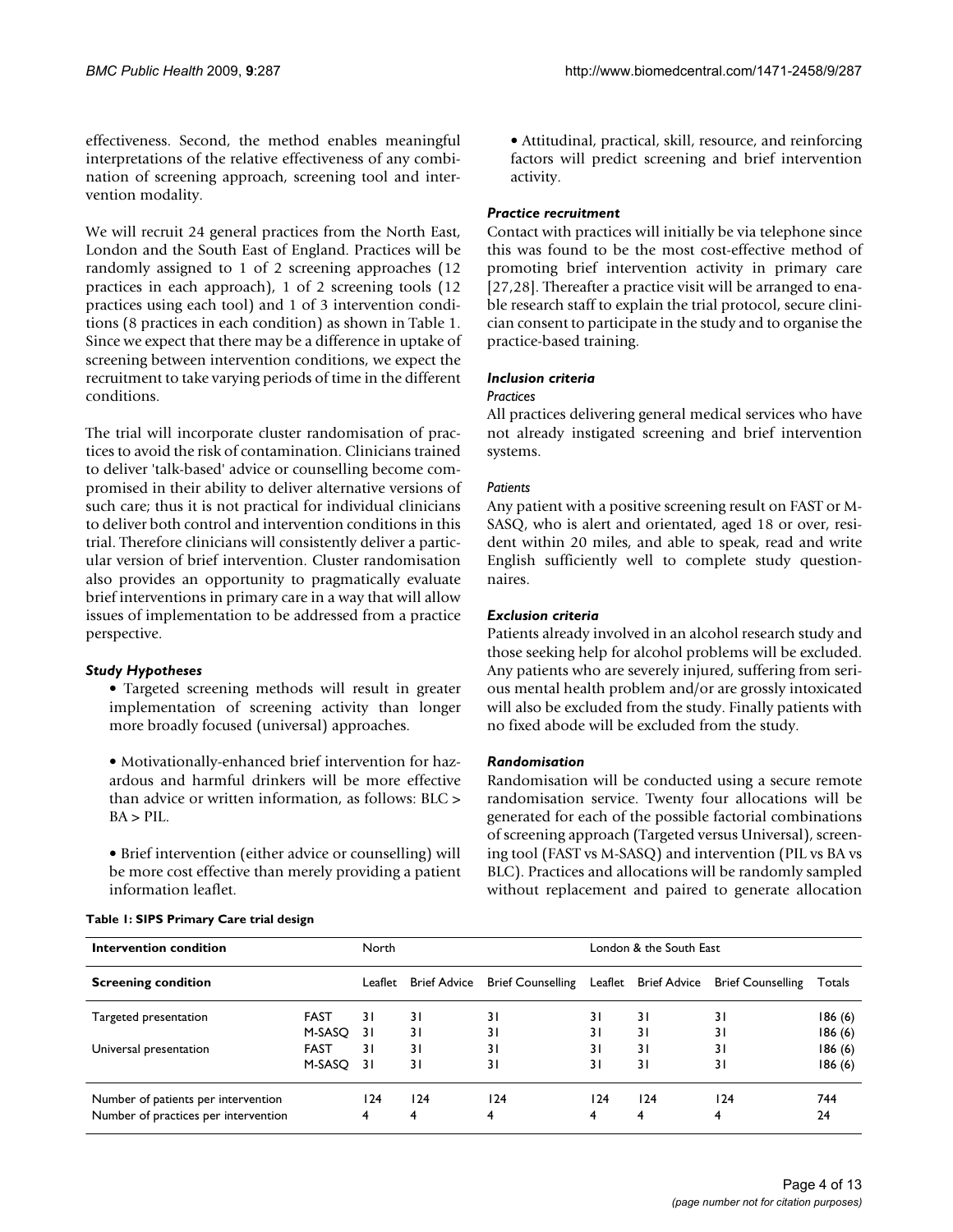groups. The randomisation will be stratified by geographical area (north versus south).

# *Screening*

In order to test the relative acceptability and effectiveness of different screening methods in identifying hazardous and harmful drinkers, we intend to conduct a nested comparison, within our trial, of universal versus targeted screening approaches and of two short screening tools, FAST [\[25](#page-11-15)] versus M-SASQ. We were aware from our pilot work that shorter screening instruments are more likely to be adopted in the typical primary care setting than the longer AUDIT. However, it is unclear which tool is most effective in identifying cases of hazardous and harmful drinking in routine primary care settings.

FAST has undergone validity testing in primary care and has been found to be of high sensitivity and specificity [[25](#page-11-15)] and performs well in comparison to the currently recognized 'gold standard', the Alcohol Use Disorders Identification Test or AUDIT [[29\]](#page-11-19).

The original SASQ was validated in the USA and asked 'When was the last time you had more than X drinks in one day?' where  $X = 4$  for women and 5 for men [\[26\]](#page-11-16). A response of 'monthly', 'weekly' or 'daily or almost daily' is considered a positive screen (1 drink = unit of alcohol). The original values of X were based on US standard drink containing 12 g of alcohol [[30](#page-11-20)]. Since a UK standard drink contains 8 g of alcohol, the equivalent cut-off points in the UK are X = 6 for women and 8 for men. Because SASQ is derived from the third question of AUDIT, we decided to modify the wording so that it accorded with AUDIT since the latter is the key outcome measure in the trial. Hence, the modified M-SASQ asked "How often do you have X or more standard drinks on one occasion?" where  $X = 6$  for women and 8 for men. We validated M-SASQ in pilot work and found that it had a higher sensitivity and specificity than the original SASQ when compared to the AUDIT [[29](#page-11-19)].

Practices will be randomly assigned to either screen all presenting patients (universal screening) or to screen patients presenting with specific linked conditions (targeted screening): hypertension, mental health problems, gastrointestinal problems, injuries and new patient registrations. Within each screening approach, practices will be randomly assigned to use either FAST or M-SASQ. Thus we will have 12 practices in each of the two screening approaches group and 12 practices in each of the two screening tool groups.

Within the universal screening condition, clinicians will record the reason for the presentation in all the patients they screen. Thus we will be able to empirically identify the most common presenting conditions for patients with alcohol-related problems. We will also compare the efficacy of targeted versus universal screening in successfully identifying and providing interventions for the relevant target population. Lastly we will compare the relative efficacy of the two screening tools, and combinations of screening methods and tools, in identifying and delivering alcohol interventions to the relevant target population by considering recruitment rates between screening arms of the trial.

In all conditions, the research team will support participating practices in implementing screening systems tailored to the needs of the practice.

# *Consent*

Consent to participate will be obtained in a 2-stage process. Primary care staff will initially establish verbal consent to check eligibility to take part, collect some basic demographic information and to be screened. No identifiable information will be collected at this stage. Patients who then are positive on FAST or M-ASQ, as applicable, will have the study explained to them verbally by primary care staff and in writing (using the patient information sheet). Written informed consent will be obtained at this stage which will include permission to give the patient's data and contact details to the research staff, provide the research team with access to the patients' records, and participate in follow up after 6 and 12 months. The research team will then contact the patient within two weeks to thank him/her to take part in the study.

# *Interventions*

#### *Patient Information Leaflet*

In the eight practices randomised to the control condition, participating staff will be trained to screen eligible patients for hazardous or harmful drinking. Patients who screen positive and provide consent to participate in the study will complete the baseline questionnaire and then be provided with a patient information leaflet (PIL) [http:/](http://www.sips.iop.kcl.ac.uk) [/www.sips.iop.kcl.ac.uk.](http://www.sips.iop.kcl.ac.uk) The PIL to be used in this trial is the Department of Health's 'How much is too much? Drinking and you' which contains details of the Drinkline telephone number where the patient can access further information including treatment options for alcohol problems. A sticker with local alcohol services will also be attached to the back cover.

#### *Brief advice condition*

In the eight practices randomized to deliver Brief Advice, participating staff will be trained to screen eligible patients for hazardous or harmful drinking. Patients who screen positive and provide consent to participate in the study will complete the baseline questionnaire and will then receive up to five minutes of simple structured brief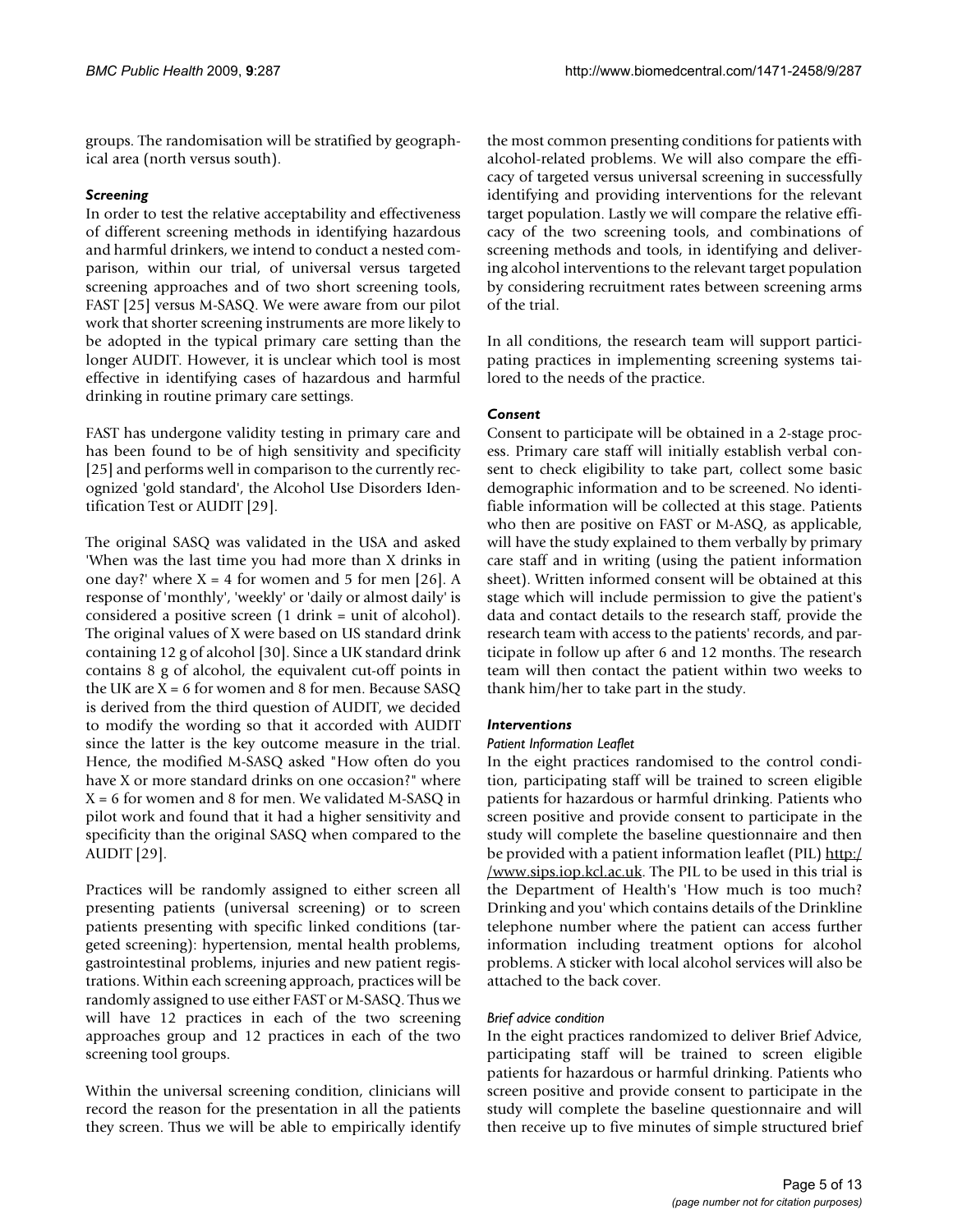advice from trained staff, using the SIPS Brief Advice tool "Brief advice about alcohol risk" which has been developed for the SIPS programme. It is based on the "How much is too much? Simple Structured Advice intervention tool, developed as part of the UK version of the Drink-Less BI programme [[31\]](#page-11-21) from a prototype used as part of a World Health Organisation collaborative study on alcohol screening and brief. Patients in this condition will also receive a Patient Information Leaflet (PIL) at the end of the brief advice.

# *Brief lifestyle counselling*

In the eight practices randomized to deliver Brief Lifestyle Counseling, participating staff will be trained to screen eligible patients for hazardous or harmful drinking. Patients who screen positive and provide consent to participate in the study will complete the baseline questionnaire and will then receive up to five minutes of simple structured brief advice from trained ED staff, using the SIPS Brief Advice tool "Brief advice about alcohol risk". Patients in this condition will also receive a Patient Information Leaflet (PIL) at the end of the brief advice. Practice staff will also be trained to deliver a 20 minute brief lifestyle counseling intervention to patients who attend for a subsequent appointment at the practice. The SIPS Brief Lifestyle Counselling (BLC) Tool is based on the "How much is too much?" extended Brief Intervention tool developed as part of the UK version of the Drink-Less BI programme [[31](#page-11-21)] from a prototype used as part of a World Health Organisation collaborative study on alcohol screening and brief intervention.

All intervention tools and protocols are available from the SIPS study website [http://www.sips.iop.kcl.ac.uk.](http://www.sips.iop.kcl.ac.uk)

# *Training and Support*

All primary care staff participating in the trial will be trained to implement alcohol screening and brief intervention according to the trial protocol. The aim of the training is to provide some background information about alcohol related harm, to give an overview of the study protocol, to familiarise staff with the screening tools, structure and scoring procedures, and to inform staff about the procedure for implementing screening and brief intervention at their site. Given the cluster design of the trial, staff will only be introduced to the screening tool and brief intervention condition they have been randomly allocated to. The training is individualised according to the implementation procedure agreed with the local collaborator and senior colleagues in the practice.

A substantial element of the training will involve the understanding of and familiarisation with alcohol units to ensure that the practitioners are fully aware of the alcohol content of different alcoholic drinks so they are able to complete the screening tools accurately. Moreover, as

the screening tools refer to standard drinks rather than units when assessing consumption, the training will ensure that staff are aware that a standard drink is one unit and that they are able to convert different drinks into the number of standard drinks e.g. one pint of premium lager equals three standard drinks (or three units). Visual representations of standard drinks as well as several examples of people's drinking patterns will be used to allow trainees to practice calculating units in each drink and to add up the number of standard drinks/alcohol units consumed in order to identify positive cases.

#### *Training of staff to deliver brief advice*

Participating primary care staff will receive a one hour training session on how to deliver five minutes of brief advice according to the protocol. The aim of the training will be to provide practitioners with the skills necessary to effectively and empathically deliver brief advice about alcohol risk to patients in their practice. The training was developed by the SIPS team to be delivered by an Alcohol Health Worker (AHW). The AHWs in the SIPS team are experienced practitioners in the field of alcohol treatment. They contributed to the development of the training package and have been fully trained to deliver the training to practitioners. The training package is based on a Power-Point presentation with scripts to standardise delivery. The training sessions are adapted for use in the different experimental conditions in which BA is being delivered.

The session will be presented to small groups of clinicians who will be encouraged to interact with the trainer, ask questions and comment on the content. This will be followed by interactive role play in which the AHW demonstrates the intervention and each practitioner then has an opportunity to practice with a co-worker, observed by the trainer who provides feedback and encouragement. We envisage that training sessions will be delivered to groups of 1–10 practitioners with 3–4 being the typical group size.

# *Training of staff to deliver brief lifestyle counselling*

Primary care staff who are suitable to deliver brief lifestyle counselling will receive formal training and supervision on Brief Lifestyle Counselling, in addition to the Brief Advice training. The training will be based upon the previous work of Rollnick et al. [\[32](#page-11-22)] in addition to experiences from an earlier trial of screening and brief interventions [\[33](#page-11-23)]. The training will comprise four main elements: orientation to the relevant practice, standardised PowerPoint presentation, tape recorded simulated consultations with trained actors and ongoing clinical supervision provided by experienced AHWs.

The simulated consultations will be recorded and rated by three independent clinical assessors. The practitioner will be assessed for adherence to the BLC protocol in addition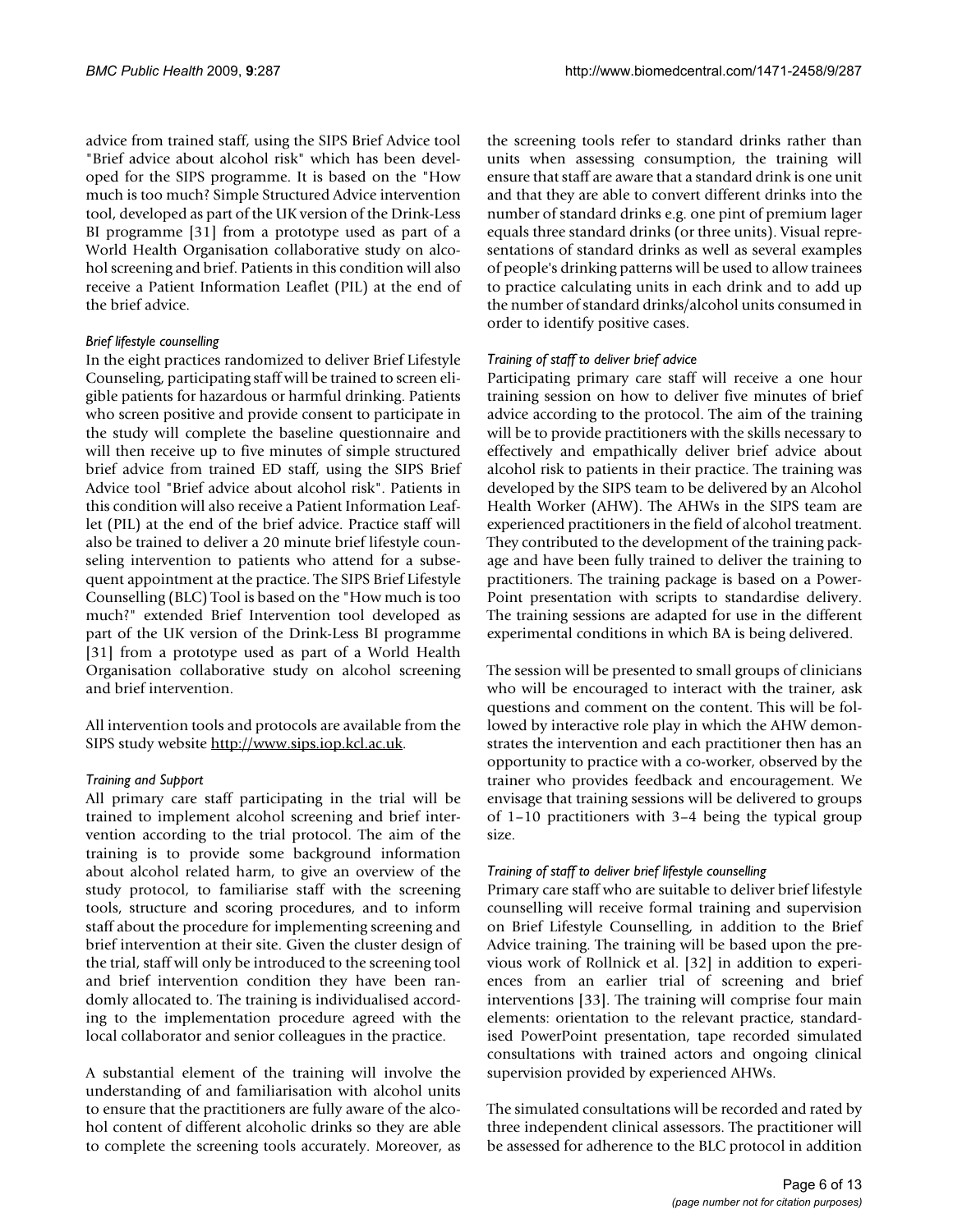to their behaviour and skills using the Behaviour Change Counselling Index (BECCI) [\[34\]](#page-11-24). Assessors will submit BECCI ratings, comments and supervision points for each consultation. This information will support clinical supervision and training until the practitioner reaches a required standard of practice agreed by an independent clinical assessor.

Support regarding the paperwork for the research will be provided by a research team member, who will also act as the site study coordinator. Research staff and trainers will maintain regular contact with practices throughout the study period, including site visits and telephone support.

#### *Outcome Measures*

#### *Staff attitudinal and organisational measures*

Participating staff in practices will be surveyed before and after training in each condition of the study to assess attitudinal factors and factors influencing implementation of screening and brief intervention procedures.

Attitudes will be assessed via the shortened Alcohol and Alcohol Problems Perception Questionnaire (SAAPPQ) [[35](#page-11-25)]. A list of all professional staff that can deliver alcohol screening and brief intervention in each study site will be compiled. A self-administered SAAPPQ will be distributed to participating staff on three occasions: pre-training, post-training and post-study. SAAPPQ has five subscales covering role adequacy, role legitimacy, self-esteem, motivation, and work satisfaction. Role adequacy and role legitimacy are concerned with role security, i.e., how individuals perceive the adequacy of their skills and knowledge in relation to problem drinkers and how appropriate it is for them to work with such clients. The subscales relating to self esteem, motivation and work satisfaction, are concerned with worker's therapeutic commitment, i.e., the extent to which they seek to engage drinkers in treatment and the extent that they find the work rewarding on both a professional or personal level [\[36](#page-11-26)].

In addition to the SAAPPQ, the post-training and poststudy questionnaires will contain a number of semi-structured and open questions developed to elicit information on staff attitudes towards alcohol screening and brief intervention; previous experience of delivering alcohol screening and brief intervention; readiness to undertake these activities; the training needed to conduct screening and brief intervention; the suitability of each site to provide SBI; and potential barriers to effective implementation.

Factors relevant to implementation of screening and brief intervention have been found to be divided into *predisposing*, *enabling* and *reinforcing* factors [\[37](#page-11-27)]. Predisposing factors relate to clinicians' willingness to implement screening and brief intervention. Enabling factors are the skills and resources needed to implement screening and brief intervention. Reinforcing factors are visible results, feedback from peers and patients and other factors that encourage continuation of screening and brief intervention.

In the USA, Babor et al. [\[37\]](#page-11-27) collected data on these factors in two ways: (1) surveys of providers and specialists completed prior to training, after training and at the end of project operations (five items) and (2) independent ratings of site factors made by two research staff during regular technical assistance contacts and site visits (17 items). Inter-rater reliability in Babor et al. [[37](#page-11-27)] was high for all factors (median  $r = 0.70$ ).

In the USA study, predisposing factors were: (1) peer approval for alcohol screening; (2) organizational approval for alcohol screening; (3) the frequency clinicians asked about alcohol consumption; (4) the frequency clinicians educated patients about health risks; (5) the frequency clinicians advised patients with problem drinking to cut down or stop drinking; (6) stable patient membership was based on researcher ratings of whether patient membership was stable or changing; and (7) organisational instability based on ratings of fiscal and management stability. Enabling factors were derived from ratings conducted by two research staff. These factors were: (8) number of clinicians trained at each clinic; (9) doctors' time; (10) nurses' time, (11) receptionists' time; (12) doctors' turnover; (13) nurses' turnover; (14) receptionists' turnover; (15) competing organizational priorities; (16) having an influential site coordinator; (17) involvement of clinic staff in planning; (18) facilitation by computer technology; (19) amount of technical assistance; and (20) successful procedural changes. Two factors classified as reinforcing implementation were also derived from the research staff ratings: (21) organisational support; and (22) financial incentives. An average organizational score was created based on the sum of the 17 items the two researchers rated. This score indicated the total extent of favourable predisposing, enabling and reinforcing factors observed at a given clinic.

In this study we will survey primary care staff before and after training and compare the above factors between different implementation models.

#### *System measures*

The research team will identify the total number of patients aged over 18 years who attended the practices during the recruitment period, the total number of patients screened, the number screening positive and the number receiving an alcohol intervention in each of the 3 implementation models. This will allow calculation of the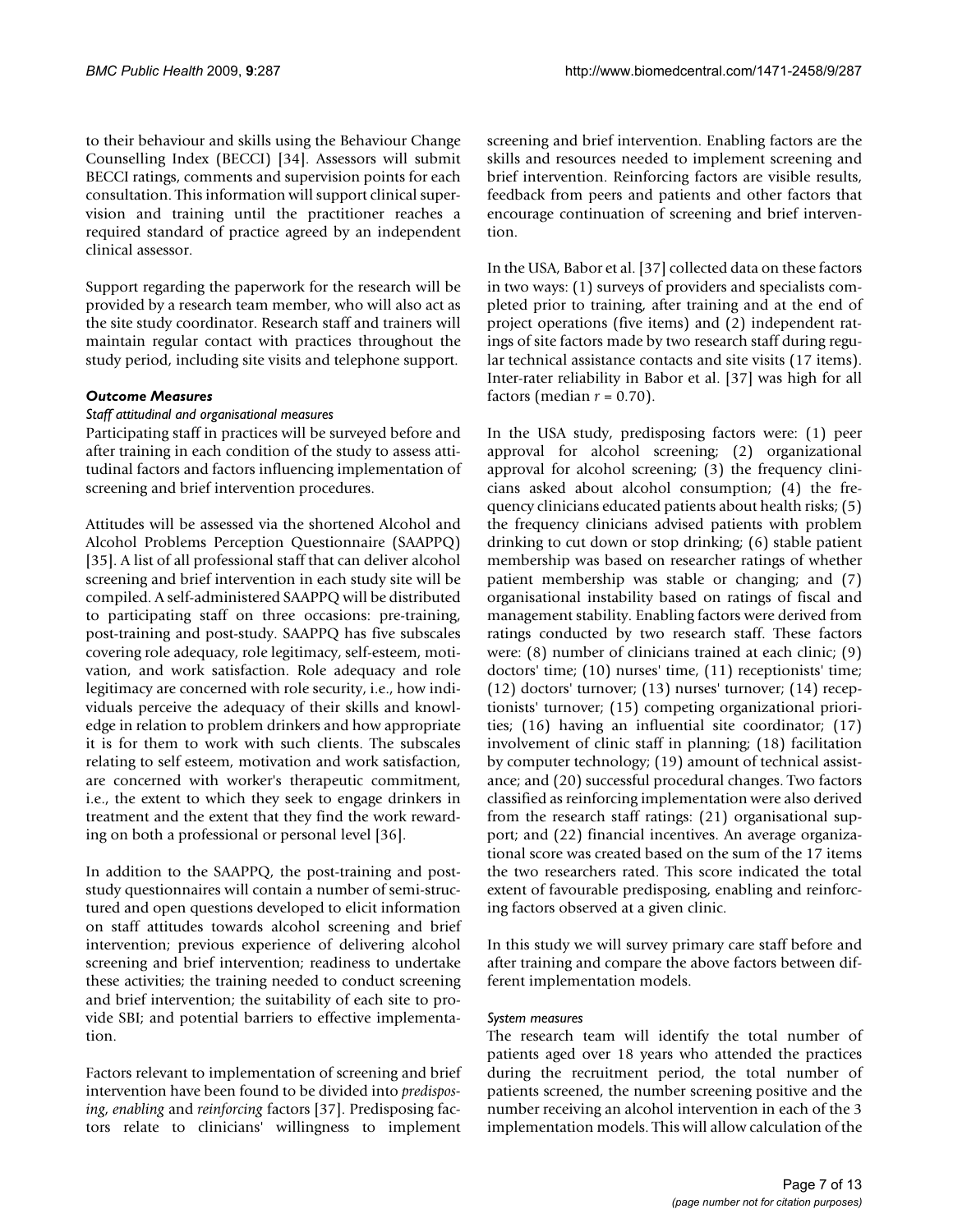overall screening rate, the screen conversion rate (proportion of positive screens) and the intervention rate in the different settings. We will also compare these measures between practices assigned to universal versus targeted screening and the FAST versus M-SASQ screening tools.

Patient re-attendances at practices over the 6 and 12 month follow-up periods will be assessed using computerised records and compared with attendances by participating patients in the 12 months before entry into the study. The sustainability of the screening and intervention approaches will be assessed by examining the extent to which screening and intervention activity continues after the end of the formal study recruitment period.

#### *Patient measures*

A summary of the measures used with patients and the stage that they are administered are summarised in Figure [1.](#page-8-0)

#### *Baseline*

Immediately before receiving the initial PIL and/or brief advice intervention, participants will be invited by the primary care staff to provide contact details and complete the Extended AUDIT[\[29](#page-11-19)], Euroqol (EQ-5D) [\[38\]](#page-11-28), a short service use questionnaire (S-SUQ) [[39\]](#page-11-29) and modified Readiness Ruler [\[40](#page-11-30)]. Participants in the extended intervention will complete the baseline at the same stage as those in other groups.

AUDIT is normally used as a screening test for alcohol use disorders [\[29](#page-11-19)]. However in this context the AUDIT will be used as a means of establishing the severity of alcohol use disorders at baseline, in a way that is least intrusive to naturalistic aim of the trial in the primary care setting and as a means of measuring the adequacy of matching between the intervention groups at baseline. The AUDIT contains 10 items to measure alcohol consumption, alcohol problems and dependence over, in this case, the previous 6 months, and the sum of the item scores provides a measure of severity which has been used in several previous studies, allowing comparability with other primary care samples [\[1\]](#page-10-0). We felt that the use of more elaborate baseline alcohol consumption measures would interfere with the naturalistic aims of the study and possibly would contribute a form of intervention in itself, so introducing bias into the evaluation of the interventions by reducing the difference between trial interventions. In addition, participants will complete the EQ-5D as a brief 5-item measure of quality of life [\[38\]](#page-11-28). Use of health, social criminal justice services and wider societal costs will be measured via a shortened version of Service Use Questionnaire [[39\]](#page-11-29) which allows estimation of health care and wider social costs for health economic analysis in the six months prior to intervention. A modified Readiness Ruler [[40](#page-11-30)] containing a zero to ten scale of the extent to which participants think about their drinking as a problem or have addressed this issue will assess participants' motivational state regarding changing their drinking behaviour.

# *Follow-up*

At 6 and 12 months after intervention, all patients will be contacted via telephone or post as preferred by research staff who will be blind to their intervention condition. Patients will be offered telephone, postal or face-to-face follow-up as preferred. Researchers will administer the shorter Alcohol Use Disorders Identification Test (Extended-AUDIT) [\[41\]](#page-11-31). Alcohol-related problems will be assessed via the brief Alcohol Problems Questionnaire (APQ) [\[42](#page-11-32)]. We will also re-administer an extended version of the Service Use Questionnaire SUQ [[39](#page-11-29)], EQ-5D [[38](#page-11-28)]. Patient satisfaction with the advice/help received during the intervention will be assessed using a modified version of the Patient Satisfaction Questionnaire (short form) at 12 months [[43](#page-11-33)].

At follow-up, each patient will also be asked if, and how often, they made use of the Drink-Line telephone number.

All intervention tools and protocols are available from the SIPS study website [http://www.sips.iop.kcl.ac.uk.](http://www.sips.iop.kcl.ac.uk)

# *Financial incentives*

Research causes significant disruption to busy practices as well as occupying additional clinical time (consent, assessment, training, data collection procedures etc.). Clinicians are unlikely to participate in a research trial without incentivisation [\[44](#page-11-34)] and retention of practices in the trial may also be at risk [\[45](#page-12-0)]. However, in this pragmatic trial we were cognisant of the need to evaluate interventions in such a way as to reflect routine primary care. Paying clinicians pro rata for clinical behaviour could undermine our ability to assess implementation outcomes on the basis of acceptability of screening and brief intervention models or how well these have embedded in practice systems. Thus we separated incentives into payment for research participation and for clinical activity.

We will incentivise research participation via the payment of £3,000 to each practice, subject to successful patient recruitment. Payments will be staged, with £1,000 paid at the outset after taking part in the training, £1,000 paid on completion of successful recruitment of participants and  $£1,000$  paid at end of data collection. We hope this schedule of payments will ensure that practices will remain in the trial throughout the study period. A minimum threshold is set of recruiting 31 cases per practice, which would entail screening at least 155 patients per practice since 20% of patients in primary care are likely to be hazardous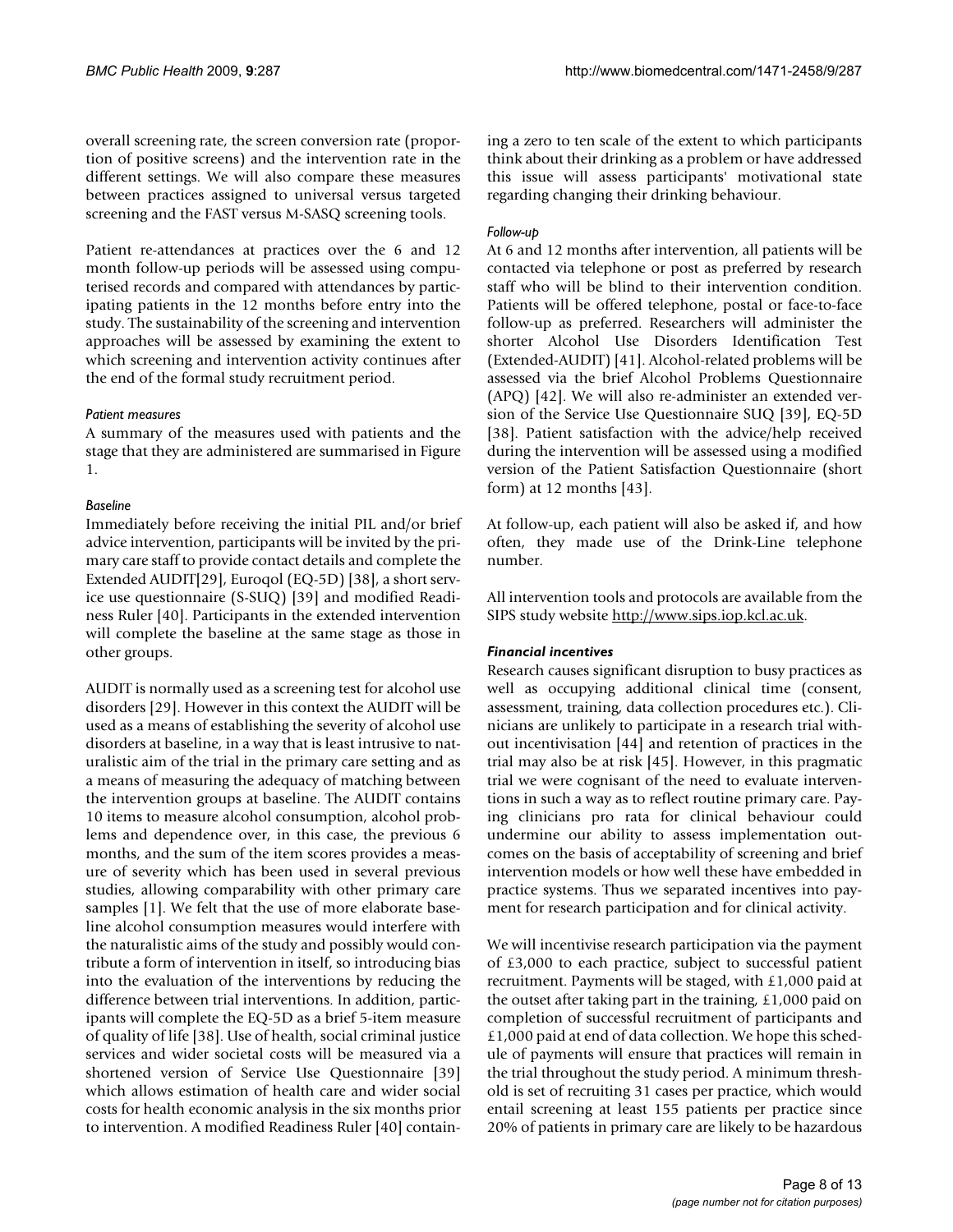<span id="page-8-0"></span>

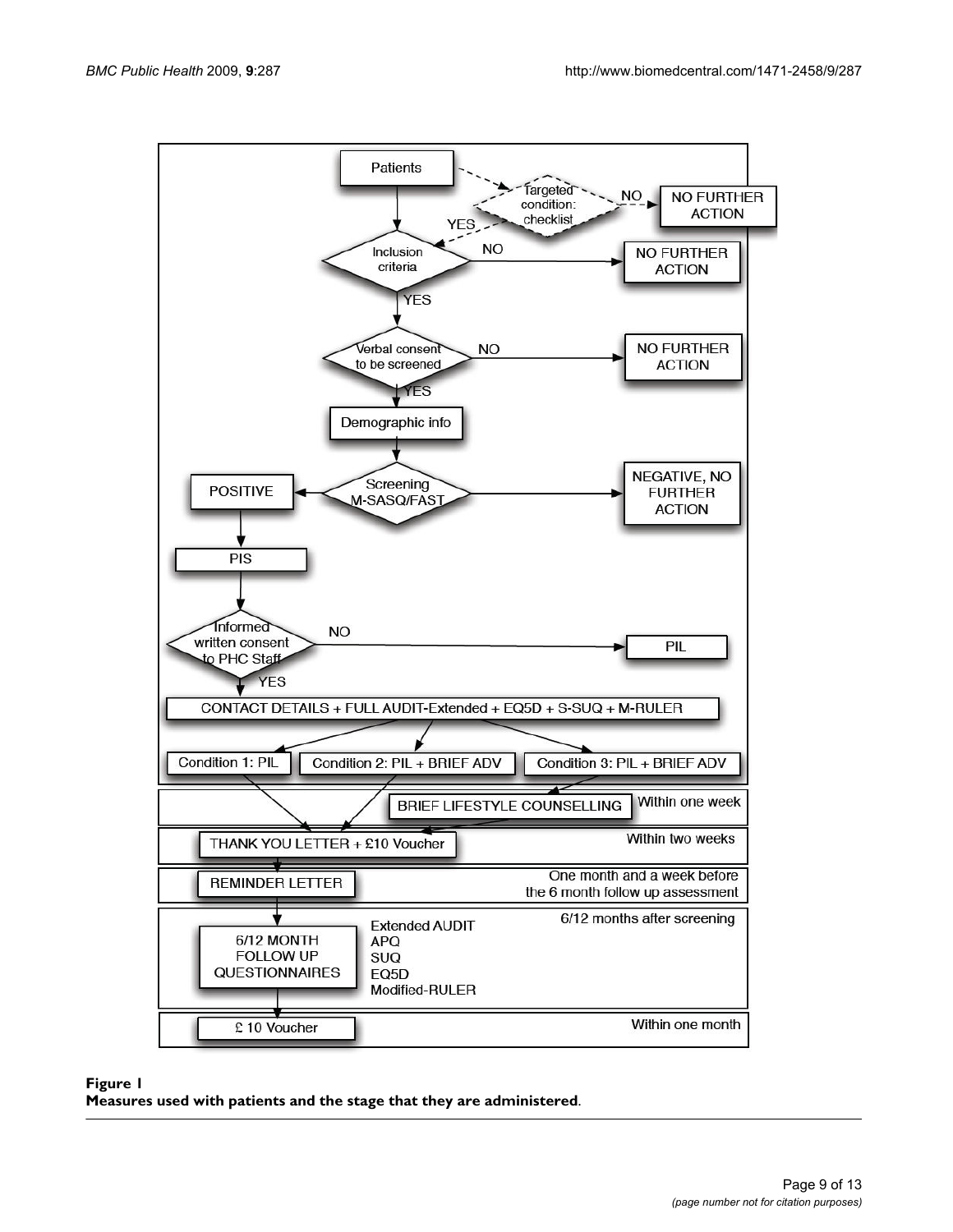or harmful drinkers [[6](#page-11-4)]. This will cover the time and disruption caused by participating in the research study. However, practices may stop at this minimum case number.

We will also incentivise screening and brief intervention clinical activity as if this was part of the Quality and Outcomes Framework (QOF) in core general medical services (GMS). We will model the payment on smoking cessation work in the Quality Outcomes Framework (QoF) where points are awarded for building a register of cases and for delivering advice (in 2005, 1 point =  $£125$ ). At this time, in the coronary heart disease area of QOF, GPs gained 6 points for building a case register (£750) and 10 points for a specific percentage of cases receiving advice (£1,250). We will use practice-level figures (from PCT commissioning colleagues) to scale payments to a per patient fee accordingly (See Table [2](#page-9-0)).

# *Participant incentives*

Each patient participant will receive a £10 voucher, together with a Thank You letter in the post shortly after completing the baseline research questionnaires and another £10 voucher for completing the 6 and 12 month research follow-up interview.

# *Economic evaluation*

The economic component of the study will consist of a cost-effectiveness and cost-utility analysis. The study aims to identify, quantify and value resources related to alcohol SBI by clinicians in primary care and the subsequent use of health, social care and criminal justice services by patients following each type of intervention.

Resources utilised in the identification and brief intervention delivery or control condition will be recorded by practice staff involved on an ongoing basis. This will allow the calculation of costs of implementation of different models of screening and brief intervention. Local values will be used to calculate the costs of the interventions, which will include staff costs, premises costs and costs of leaflets and other consumables. In addition, specific training costs for staff will be calculated, in terms of staff time, premises costs and the cost of training materials.

Patients' use of health, social care and criminal justice services will be identified retrospectively using a short SUQ and applying a common set of national unit cost estimates. Patient costs in the 6 month period before SBI can then be compared to cost in the 6 month period after SBI to explore any changes in costs imposed by patients in each group.

The economic analysis will calculate the incremental costeffectiveness of the control condition with each of the screening and brief intervention conditions under study, using measures of clinical outcome and quality of life responses at 6 and 12 month follow-ups. The use of EQ-5D enables the estimation of Quality Adjusted Life Years (QALYs). Data will be bootstrapped to account for the expected skewness evident in economic cost data [\[46](#page-12-1)]. The analysis will include the construction of cost-effectiveness acceptability curves to illustrate the probability that the brief intervention is more cost-effective than usual care, based on different monetary values being attached to QALYs. The use of QALYs follows the recommendations of NICE [[47](#page-12-2)] and enables the value for money afforded by treatment to be compared to a range of other health care interventions. Furthermore, combination of the economic cost data and outcome data with patient data collected in the trial will enable a secondary analysis of various patient characteristics that may influence the cost-effectiveness of the intervention.

<span id="page-9-0"></span>**Table 2: Incentives for screening and brief intervention activity**

| Average practice list size                   | 5,500                       |  |  |  |
|----------------------------------------------|-----------------------------|--|--|--|
| Number of eligible adults in the practice    | 2,250                       |  |  |  |
| We assumed 1/3 adults screened               | 750 cases                   |  |  |  |
| Screening fee = 750/750                      | £1 per patient screened     |  |  |  |
| We assuming 1/5 cases were screen positive   | 150 cases                   |  |  |  |
| Advice fee = 1,250/150                       | £8 per patient advised*     |  |  |  |
| Counselling is four times longer than advice | 31 cases required           |  |  |  |
| Counselling fee                              | £32 per patient counselled. |  |  |  |

\* This fee will also be given to control practices delivering the leaflet.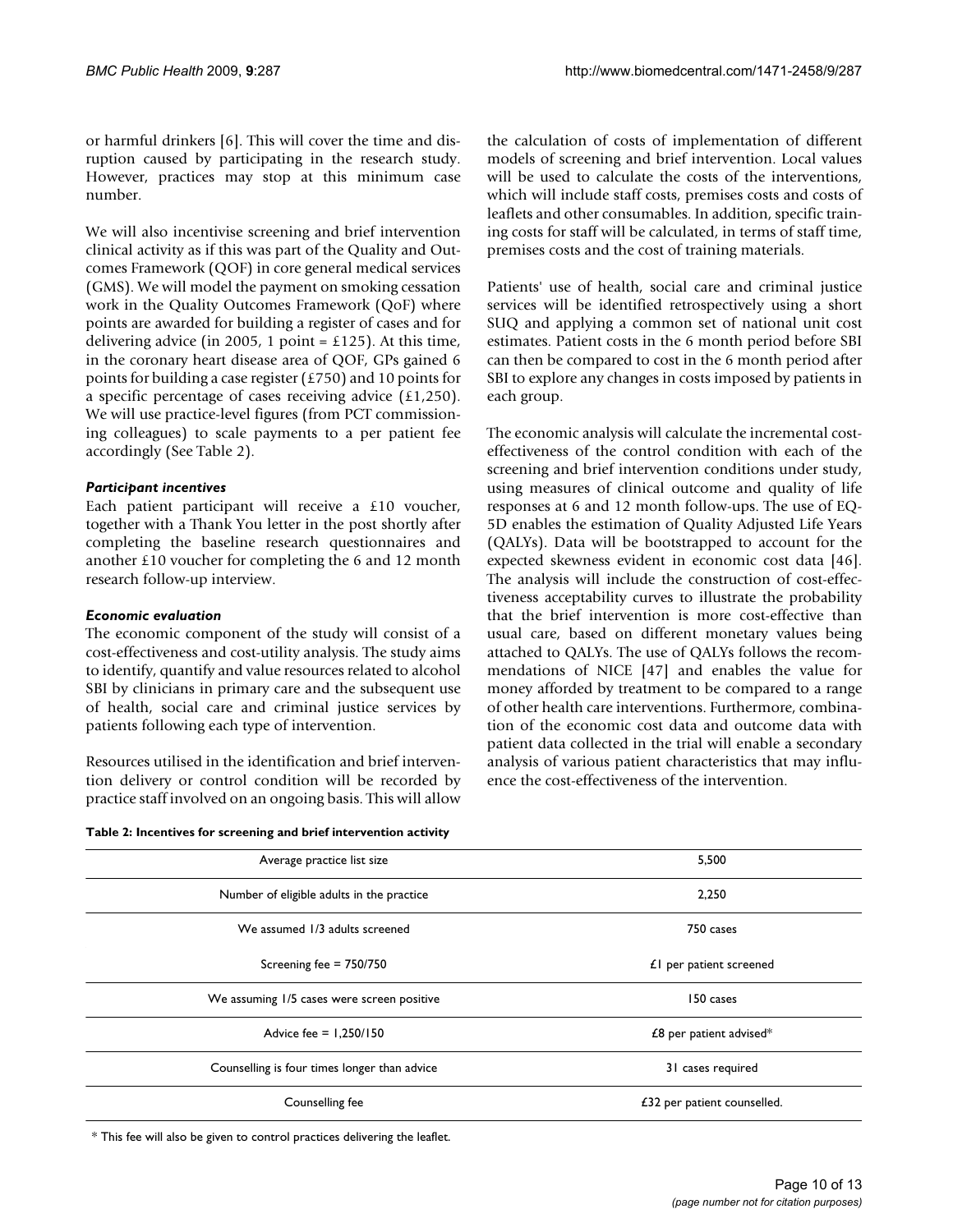#### *Sample size calculation*

The sample size calculation was designed to account primarily for intervention level outcomes. Powering the study in this way will also account statistically for appropriate outcomes for screening approach and screening method. The primary outcome for this study is the proportion of patients who consume alcohol within recommended levels at 6 month follow up. A comprehensive meta-analysis [[13\]](#page-11-35) suggested that the difference between brief intervention and control is of the order 13%; that is a 5% reduction in the control group and 18% in the brief intervention group. Detecting a difference of this magnitude at the 5% significance level with 80% power, for a 2 sided test, requires 109 patients in each of the 3 groups and a total of 327. Our experience with other multi-centre randomized controlled trials of interventions for alcohol use disorders suggests that with assiduous follow-up the potential loss to follow-up across groups is of the order 25%. Taking this loss into accounts inflates the sample required to 145 in each group, a total of 435 patients.

The proposed study involves a cluster design and requires a statistical adjustment to account for any potential cluster effect. The literature, and our previous experience of trials in primary care [[44](#page-11-34)], suggest an intra-class correlation coefficient of 0.04 is appropriate. Assuming a cluster size of 31 patients inflated the sample size calculation by a factor of 1.7 requiring 248 patients in each group and a total of 744, with an expectation that at least 558 will be followed up at 12 months.

# *Planned analysis*

As the study is pragmatic in design, the planned analysis will be by intention to treat. The primary outcome (drinking within or above recommended levels) is dichotomous and so will be analysed with logistic regression adjusting for all known prognostic factors; data will be presented as odds ratios and their corresponding confidence intervals. Secondary analyses will be undertaken using the appropriate method for the outcomes, controlling where appropriate for intake values and other known prognostic variables using analysis of covariance. Due to the nested factorial nature of the study, we will use multi-level modelling to explore potential interactions between each of the three levels nested within the trial (screening approach, screening method and intervention). Practice and patient factors will be utilised as part of regression model to explore possible prognostic factors that impact on outcome. Interaction analysis will explore any possible interactions between practice and patient characteristics and outcome. The efficacy of interventions will be explored with a secondary analysis utilising a per protocol approach; a sub-sample of patients who engaged in their allocated treatment will be utilised in this analysis.

## *Ethical and Research Governance Approval*

We have obtained Multi-centre ethical approval for the trial (MREC reference number: 06/MRE02/90) plus local agreement from all relevant LRECS. In addition, research governance approval has been granted by all relevant primary care trusts.

#### *Project Timescales*

The trial duration is 30 months and it commenced in April 2008.

# **Discussion**

Whilst there is a great deal of evidence relating to screening and brief intervention for alcohol problems in primary care, much of this is of questionable relevant to routine clinical practice. The proposed pragmatic trial will provide evidence that will inform primary care practice in both England and outside the UK. In addition to considering the effectiveness and cost-effectiveness of screening and brief intervention at reducing alcohol consumption and its related problems, the trial will also provide important information about implementation issues which are likely to influence future uptake and use of this secondary preventive approach by primary care practitioners.

# **Competing interests**

The authors declare that they have no competing interests.

# **Authors' contributions**

This paper is published on behalf of the SIPS programme research group. A full list of the research group members is available at [http://sips.iop.kcl.ac.uk/contactus.php.](http://sips.iop.kcl.ac.uk/contactus.php) The study is funded by the Department of Health. The views expressed herein do not necessarily reflect those of the Department of Health or the National Health Service in England and Wales. All of the authors contributed to the design and development of this trial protocol. CD is the Chief Investigator of SIPS and EK is Deputy Chief Investigator and lead for the Primary Care trial. Expertise on clinical aspects of the research was provided for primary care by PC and JM, for nursing practice by TP and for psychiatry CD and EG. Statistical input was provided by SC and MB. Health economics input was provided by CG and SP. Trial conduct and delivery expertise was provided by PD, DNB and KP. Alcohol and policy expertise was provided by AO and DS. Brief intervention expertise was provided by CD, EK, NH and JS. EK wrote the first draft of the paper and all authors contributed to successive drafts. All authors read and approved the final manuscript.

#### **References**

<span id="page-10-0"></span>1. Drummond C, Oyefeso A, Phillips T, Cheeta S, Deluca P, Perryman K, Winfield H, Jenner J, Cobain K, Galea S, *et al.*: **Alcohol needs assessment research project (ANARP). The 2004 national**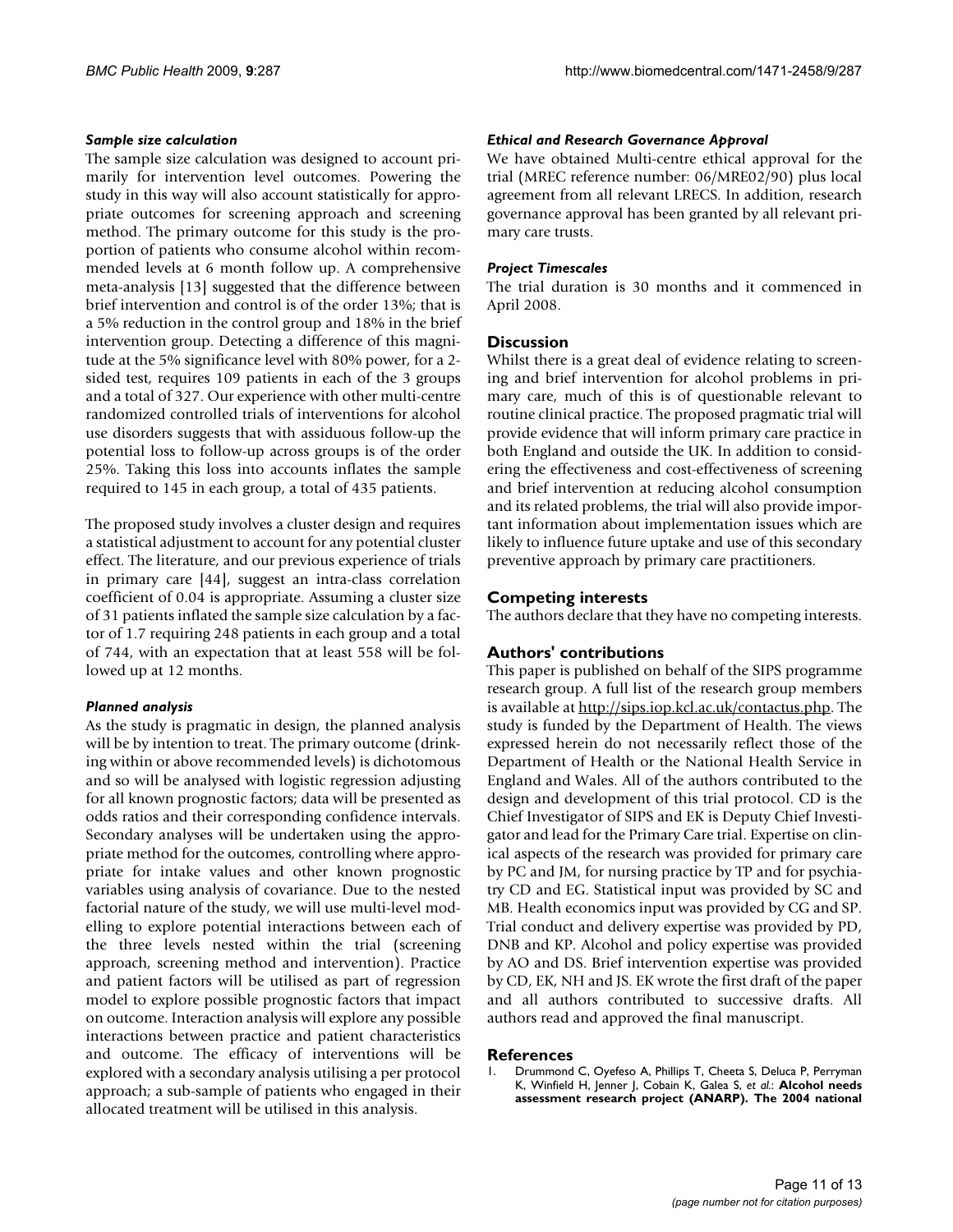**needs assessment for England.** London: Department of Health and the National Treatment Agency; 2004.

- <span id="page-11-0"></span>2. Kreitman N: **Alcohol consumption and the preventive paradox.** *British Journal of Addictions* 1986, **81:**353-363.
- <span id="page-11-1"></span>3. Winett RA: **[A framework for health promotion and disease](http://www.ncbi.nlm.nih.gov/entrez/query.fcgi?cmd=Retrieve&db=PubMed&dopt=Abstract&list_uids=7762887) [prevention programs.](http://www.ncbi.nlm.nih.gov/entrez/query.fcgi?cmd=Retrieve&db=PubMed&dopt=Abstract&list_uids=7762887)** *American Psychologist* 1995, **50(5):**341-350.
- <span id="page-11-2"></span>Starfield B, Shi L, Macinko J: **Contribution of primary care to** health systems and health. The Millbank Quarterly 2005, **health systems and health. 83(3):**457-502.
- <span id="page-11-3"></span>5. Fraser RC: **Setting the scene.** In *Clinical Method: A General Practice Approach* 2nd edition. Edited by: Fraser RC. Oxford: Butterworth Heinmann; 1992.
- <span id="page-11-4"></span>6. Kaner E, Heather N, Brodie J, Lock C, McAvoy B: **[Patient and prac](http://www.ncbi.nlm.nih.gov/entrez/query.fcgi?cmd=Retrieve&db=PubMed&dopt=Abstract&list_uids=11677706)[titioner characteristics predict brief alcohol intervention in](http://www.ncbi.nlm.nih.gov/entrez/query.fcgi?cmd=Retrieve&db=PubMed&dopt=Abstract&list_uids=11677706) [primary care.](http://www.ncbi.nlm.nih.gov/entrez/query.fcgi?cmd=Retrieve&db=PubMed&dopt=Abstract&list_uids=11677706)** *British Journal of General Practice* 2001, **51:**822-827.
- <span id="page-11-5"></span>7. Lock C, Kaner E: **[Implementation of brief alcohol interven](http://www.ncbi.nlm.nih.gov/entrez/query.fcgi?cmd=Retrieve&db=PubMed&dopt=Abstract&list_uids=15128688)[tions by nurses in primary care: do non-clinical factors influ](http://www.ncbi.nlm.nih.gov/entrez/query.fcgi?cmd=Retrieve&db=PubMed&dopt=Abstract&list_uids=15128688)[ence practice?](http://www.ncbi.nlm.nih.gov/entrez/query.fcgi?cmd=Retrieve&db=PubMed&dopt=Abstract&list_uids=15128688)** *Family Practice* 2004, **21(3):**270-275.
- <span id="page-11-6"></span>8. Agosti V: **[The efficacy of treatments in reducing alcohol con](http://www.ncbi.nlm.nih.gov/entrez/query.fcgi?cmd=Retrieve&db=PubMed&dopt=Abstract&list_uids=7558483)[sumption: a meta-analysis.](http://www.ncbi.nlm.nih.gov/entrez/query.fcgi?cmd=Retrieve&db=PubMed&dopt=Abstract&list_uids=7558483)** *International Journal of the Addictions* 1995, **30(8):**1067-1077.
- 9. Bien TH, Miller WR, Tonigan JS: **[Brief interventions for alcohol](http://www.ncbi.nlm.nih.gov/entrez/query.fcgi?cmd=Retrieve&db=PubMed&dopt=Abstract&list_uids=8461850) [problems: a review.](http://www.ncbi.nlm.nih.gov/entrez/query.fcgi?cmd=Retrieve&db=PubMed&dopt=Abstract&list_uids=8461850)** *Addiction* 1993, **88(3):**315-335.
- 10. Freemantle N, Gill P, Godfrey C, Long A, Richards C, Sheldon T, Song F, Webb J: **Brief Interventions and Alcohol Use.** *Effective Health Care Bulletin* 1993, **7:**1-13.
- 11. Wilk AI, Jensen NM, Havinghurst TC: **[Meta-analysis of rand](http://www.ncbi.nlm.nih.gov/entrez/query.fcgi?cmd=Retrieve&db=PubMed&dopt=Abstract&list_uids=9159696)[omized control trials addressing brief interventions in heavy](http://www.ncbi.nlm.nih.gov/entrez/query.fcgi?cmd=Retrieve&db=PubMed&dopt=Abstract&list_uids=9159696) [alcohol drinkers.](http://www.ncbi.nlm.nih.gov/entrez/query.fcgi?cmd=Retrieve&db=PubMed&dopt=Abstract&list_uids=9159696)** *Journal of General Internal Medicine* 1997, **12:**274-283.
- 12. Poikolainen K: **[Effectiveness of brief interventions to reduce](http://www.ncbi.nlm.nih.gov/entrez/query.fcgi?cmd=Retrieve&db=PubMed&dopt=Abstract&list_uids=10329341) [alcohol intake in primary health care populations: a meta](http://www.ncbi.nlm.nih.gov/entrez/query.fcgi?cmd=Retrieve&db=PubMed&dopt=Abstract&list_uids=10329341)[analysis.](http://www.ncbi.nlm.nih.gov/entrez/query.fcgi?cmd=Retrieve&db=PubMed&dopt=Abstract&list_uids=10329341)** *Preventive Medicine* 1999, **28:**503-509.
- <span id="page-11-35"></span>13. Moyer A, Finney JW, Swearingen CE, Vergun P: **[Brief interventions](http://www.ncbi.nlm.nih.gov/entrez/query.fcgi?cmd=Retrieve&db=PubMed&dopt=Abstract&list_uids=11964101) [for alcohol problems: a meta-analytic review of controlled](http://www.ncbi.nlm.nih.gov/entrez/query.fcgi?cmd=Retrieve&db=PubMed&dopt=Abstract&list_uids=11964101) investigations in treatment-seeking and non-treatment[seeking populations.](http://www.ncbi.nlm.nih.gov/entrez/query.fcgi?cmd=Retrieve&db=PubMed&dopt=Abstract&list_uids=11964101)** *Addiction* 2002, **97(3):**279-292.
- 14. Ballesteros JA, Duffy JC, Querejeta I, Arino J, Gonzalez-Pinto A: **Efficacy of brief interventions for hazardous drinkers in primary care: systematic review and meta-analysis.** *Alcoholism, Clinical & Experimental Research* 2004, **28(4):**608-618.
- 15. Bertholet N, Daeppen J-B, Wietlisbach V, Fleming M, Burnand B: **[Brief alcohol intervention in primary care: systematic review](http://www.ncbi.nlm.nih.gov/entrez/query.fcgi?cmd=Retrieve&db=PubMed&dopt=Abstract&list_uids=15883236) [and meta-analysis.](http://www.ncbi.nlm.nih.gov/entrez/query.fcgi?cmd=Retrieve&db=PubMed&dopt=Abstract&list_uids=15883236)** *Archives of Internal Medicine* 2005, **165:**986-995.
- 16. Whitlock EP, Polen MR, Green CA, Orleans T, Klein |: [Behavioral](http://www.ncbi.nlm.nih.gov/entrez/query.fcgi?cmd=Retrieve&db=PubMed&dopt=Abstract&list_uids=15068985) **[counseling interventions in primary care to reduce risky/](http://www.ncbi.nlm.nih.gov/entrez/query.fcgi?cmd=Retrieve&db=PubMed&dopt=Abstract&list_uids=15068985) harmful alcohol use by adults: a summary of the evidence for [the US Preventive Services Task Force.](http://www.ncbi.nlm.nih.gov/entrez/query.fcgi?cmd=Retrieve&db=PubMed&dopt=Abstract&list_uids=15068985)** *Annals of Internal Medicine* 2004, **140:**557-568.
- <span id="page-11-7"></span>Kaner E, Beyer F, Dickinson H, Pienaar E, Campbell F, Schlesinger C Heather N, Saunders J, Burnand B: **Effectiveness of brief alcohol interventions in primary care populations.** *Cochrane Database of Systematic Reviews* 2007:CD004148. DOI:004110.001002/ 14651858.CD14654148.pub14651853
- <span id="page-11-8"></span>18. Babor TF, Higgins-Biddle JC, Dauser D, Burleson JA, Zarkin GA, Bray J: **Brief interventions for at-risk drinking: patient outcomes and cost-effectiveness in managed care organizations.** *Alcohol & Alcoholism* 2006, **41(6):**624-631.
- <span id="page-11-9"></span>19. Flay BR: **[Efficacy and effectiveness trials \(and other phases of](http://www.ncbi.nlm.nih.gov/entrez/query.fcgi?cmd=Retrieve&db=PubMed&dopt=Abstract&list_uids=3534875) [research\) in the development of health promotion pro](http://www.ncbi.nlm.nih.gov/entrez/query.fcgi?cmd=Retrieve&db=PubMed&dopt=Abstract&list_uids=3534875)[grams.](http://www.ncbi.nlm.nih.gov/entrez/query.fcgi?cmd=Retrieve&db=PubMed&dopt=Abstract&list_uids=3534875)** *Preventive Medicine* 1986, **15:**451-474.
- <span id="page-11-10"></span>20. Edwards AGK, Rollnick S: **[Outcome studies of brief alcohol](http://www.ncbi.nlm.nih.gov/entrez/query.fcgi?cmd=Retrieve&db=PubMed&dopt=Abstract&list_uids=9581002) [intervention in general practice: the problem of lost sub](http://www.ncbi.nlm.nih.gov/entrez/query.fcgi?cmd=Retrieve&db=PubMed&dopt=Abstract&list_uids=9581002)[jects.](http://www.ncbi.nlm.nih.gov/entrez/query.fcgi?cmd=Retrieve&db=PubMed&dopt=Abstract&list_uids=9581002)** *Addiction* 1997, **92(12):**1699-1704.
- <span id="page-11-11"></span>21. Fleming MF, Mundt MP, French MT, Manwell LB, Stauffacher EA, Barry KL: **[Benefit-cost analysis of brief physician advice with prob](http://www.ncbi.nlm.nih.gov/entrez/query.fcgi?cmd=Retrieve&db=PubMed&dopt=Abstract&list_uids=10630716)[lem drinkers in primary care settings.](http://www.ncbi.nlm.nih.gov/entrez/query.fcgi?cmd=Retrieve&db=PubMed&dopt=Abstract&list_uids=10630716)** *Medical Care* 2000, **38(1):**7-18.
- <span id="page-11-12"></span>22. Beich A, Thorsen T, Rollnick S: **[Screening in brief intervention](http://www.ncbi.nlm.nih.gov/entrez/query.fcgi?cmd=Retrieve&db=PubMed&dopt=Abstract&list_uids=12958114) [trials targeting excessive drinkers in general practice: sys](http://www.ncbi.nlm.nih.gov/entrez/query.fcgi?cmd=Retrieve&db=PubMed&dopt=Abstract&list_uids=12958114)[tematic review and meta-analysis.](http://www.ncbi.nlm.nih.gov/entrez/query.fcgi?cmd=Retrieve&db=PubMed&dopt=Abstract&list_uids=12958114)** *British Medical Journal* 2003, **327(7414):**536-540.
- <span id="page-11-13"></span>Beich A, Gannick D, Malterud K: [Screening and brief interven](http://www.ncbi.nlm.nih.gov/entrez/query.fcgi?cmd=Retrieve&db=PubMed&dopt=Abstract&list_uids=12386040)**[tion for excessive alcohol use: qualitative interview study of](http://www.ncbi.nlm.nih.gov/entrez/query.fcgi?cmd=Retrieve&db=PubMed&dopt=Abstract&list_uids=12386040) [the experiences of general practitioners.](http://www.ncbi.nlm.nih.gov/entrez/query.fcgi?cmd=Retrieve&db=PubMed&dopt=Abstract&list_uids=12386040)** *British Medical Journal* 2002, **325(7369):**870-872.
- <span id="page-11-14"></span>24. Prime Minister's Strategy Unit: **Alcohol Harm Reduction Strategy for England.** London: Cabinet Office; 2004.
- <span id="page-11-15"></span>25. Hodgson R, Alwyn T, John B, Thom B, Smith A: **The FAST alcohol screening test.** *Alcohol & Alcoholism* 2002, **37(1):**61-66.
- <span id="page-11-16"></span>26. Canagasaby A, Vinson DC: **Screening for hazardous or harmful drinking using one or two quantity-frequency questions.** *Alcohol & Alcoholism* 2005, **40(3):**208-213.
- <span id="page-11-17"></span>27. Lock CA, Kaner EFS, Heather N, McAvoy BR, Gilvarry E: **[A ran](http://www.ncbi.nlm.nih.gov/entrez/query.fcgi?cmd=Retrieve&db=PubMed&dopt=Abstract&list_uids=10756609)[domised trial of three marketing strategies to disseminate a](http://www.ncbi.nlm.nih.gov/entrez/query.fcgi?cmd=Retrieve&db=PubMed&dopt=Abstract&list_uids=10756609)** screening and brief alcohol intervention programme to general practitioners. British Journal of General Practice 1999, **[eral practitioners.](http://www.ncbi.nlm.nih.gov/entrez/query.fcgi?cmd=Retrieve&db=PubMed&dopt=Abstract&list_uids=10756609)** *British Journal of General Practice* 1999, **49:**695-698.
- <span id="page-11-18"></span>28. Lock CA, Kaner EFS: **[Use of marketing to disseminate brief](http://www.ncbi.nlm.nih.gov/entrez/query.fcgi?cmd=Retrieve&db=PubMed&dopt=Abstract&list_uids=11133118) [alcohol intervention to general practitioners: promoting](http://www.ncbi.nlm.nih.gov/entrez/query.fcgi?cmd=Retrieve&db=PubMed&dopt=Abstract&list_uids=11133118) [health interventions to health promoters.](http://www.ncbi.nlm.nih.gov/entrez/query.fcgi?cmd=Retrieve&db=PubMed&dopt=Abstract&list_uids=11133118)** *Journal of Evaluation in Clinical Practice* 2000, **6(4):**345-357.
- <span id="page-11-19"></span>Saunders JB, Aasland OG, Babor TF, De La Fuente JR, Grant M: **[Development of the Alcohol Use Disorders Identification](http://www.ncbi.nlm.nih.gov/entrez/query.fcgi?cmd=Retrieve&db=PubMed&dopt=Abstract&list_uids=8329970) Test (AUDIT): WHO Collaborative Project on Early Detec[tion of Persons with Harmful Alcohol Consumption.](http://www.ncbi.nlm.nih.gov/entrez/query.fcgi?cmd=Retrieve&db=PubMed&dopt=Abstract&list_uids=8329970)** *Addiction* 1993, **88(6):**791-804.
- <span id="page-11-20"></span>30. Miller W, Heather N, Hall W: **[Calculating standard drink units:](http://www.ncbi.nlm.nih.gov/entrez/query.fcgi?cmd=Retrieve&db=PubMed&dopt=Abstract&list_uids=2009396) [international comparisons.](http://www.ncbi.nlm.nih.gov/entrez/query.fcgi?cmd=Retrieve&db=PubMed&dopt=Abstract&list_uids=2009396)** *British Journal of Addiction* 1991, **86:**43-47.
- <span id="page-11-21"></span>31. Heather N, Girvan M, Kaner E, Cassidy P: **Implementing screening and brief alcohol intervention in pilot general practices in the Tyne and Wear Health Action Zone (Final report).** In *A final report on research funded by the Tyne and Wear Health Action Zone* Newcastle upon Tyne: Northumbria University; 2008.
- <span id="page-11-22"></span>32. Rollnick S, Butler C, McCambridge J, Kinnersley P, Elwyn G: **[Consul](http://www.ncbi.nlm.nih.gov/entrez/query.fcgi?cmd=Retrieve&db=PubMed&dopt=Abstract&list_uids=16239696)[tations about changing behaviour.](http://www.ncbi.nlm.nih.gov/entrez/query.fcgi?cmd=Retrieve&db=PubMed&dopt=Abstract&list_uids=16239696)** *British Medical Journal* 2005, **331:**961-963.
- <span id="page-11-23"></span>33. Drummond D, James D, Coulton S, Parrott S, Baxter J, Ford D, Godfrey C, Lervy B, Peters T, Russell I, *et al.*: **The effectiveness and cost-effectiveness of screening and stepped-care interventions for alcohol use disorders in the primary care setting.** In *Final report to the Welsh Office for Research and Development* Cardiff: Wales Office for Research and Development; 2004.
- <span id="page-11-24"></span>34. Lane C: **The Behaviour Change Counselling Index (BECCI) Scale.** Cardiff: University of Wales; 2002.
- <span id="page-11-25"></span>35. Anderson P, Clement S: **[The AAPPQ revisited: The measure](http://www.ncbi.nlm.nih.gov/entrez/query.fcgi?cmd=Retrieve&db=PubMed&dopt=Abstract&list_uids=3478065)[ment of general practitioners attitudes to alcohol problems.](http://www.ncbi.nlm.nih.gov/entrez/query.fcgi?cmd=Retrieve&db=PubMed&dopt=Abstract&list_uids=3478065)** *British Journal of Addiction* 1987, **82:**753-759.
- <span id="page-11-26"></span>36. Gorman DM, Cartwright AKJ: **[Implications of using the compos](http://www.ncbi.nlm.nih.gov/entrez/query.fcgi?cmd=Retrieve&db=PubMed&dopt=Abstract&list_uids=2025696)[ite and short versions of the Alcohol and Alcohol Problems](http://www.ncbi.nlm.nih.gov/entrez/query.fcgi?cmd=Retrieve&db=PubMed&dopt=Abstract&list_uids=2025696) [Perception Questionnaire \(AAPPQ\).](http://www.ncbi.nlm.nih.gov/entrez/query.fcgi?cmd=Retrieve&db=PubMed&dopt=Abstract&list_uids=2025696)** *British Journal of Addiction* 1991, **86:**327-334.
- <span id="page-11-27"></span>Babor TE, Higgins-Biddle J, Dauser D, Higgins P, Burleson JA: [Alco](http://www.ncbi.nlm.nih.gov/entrez/query.fcgi?cmd=Retrieve&db=PubMed&dopt=Abstract&list_uids=16047525)**[hol screening and brief intervention in primary care settings:](http://www.ncbi.nlm.nih.gov/entrez/query.fcgi?cmd=Retrieve&db=PubMed&dopt=Abstract&list_uids=16047525) [implementation models and predictors.](http://www.ncbi.nlm.nih.gov/entrez/query.fcgi?cmd=Retrieve&db=PubMed&dopt=Abstract&list_uids=16047525)** *Journal of Studies on Alcohol* 2005, **66(3):**361-368.
- <span id="page-11-28"></span>38. Rabin R, Charro F: **[EQ-5D: a measure of health status from the](http://www.ncbi.nlm.nih.gov/entrez/query.fcgi?cmd=Retrieve&db=PubMed&dopt=Abstract&list_uids=11491192) [euroqol group.](http://www.ncbi.nlm.nih.gov/entrez/query.fcgi?cmd=Retrieve&db=PubMed&dopt=Abstract&list_uids=11491192)** *Annals of Medicine* 2001, **33(5):**337-343.
- <span id="page-11-29"></span>UKATT Research Team: [Cost effectiveness of treatment for](http://www.ncbi.nlm.nih.gov/entrez/query.fcgi?cmd=Retrieve&db=PubMed&dopt=Abstract&list_uids=16150765) **[alcohol problems: findings of the randomised UK alcohol](http://www.ncbi.nlm.nih.gov/entrez/query.fcgi?cmd=Retrieve&db=PubMed&dopt=Abstract&list_uids=16150765) [treatment trial \(UKATT\).](http://www.ncbi.nlm.nih.gov/entrez/query.fcgi?cmd=Retrieve&db=PubMed&dopt=Abstract&list_uids=16150765)** *British Medical Journal* 2005, **331(7516):**544.
- <span id="page-11-30"></span>Heather N, Smailes D, Cassidy P: Development of a Readiness **Ruler for use with alcohol brief interventions.** *Drug and Alcohol Dependence* 2008, **98:**235-240.
- <span id="page-11-31"></span>41. Bush K, Kivlahan DR, McDonell MB, Fihn SD, Bradley KA: **The AUDIT alcohol consumption questions (AUDIT-C): an effective brief screening test for problem drinking.** *Archive of Internal Medicine* 1998, **158:**1789-1795.
- <span id="page-11-32"></span>42. Drummond DC: **[The relationship between alcohol depend](http://www.ncbi.nlm.nih.gov/entrez/query.fcgi?cmd=Retrieve&db=PubMed&dopt=Abstract&list_uids=2334822)[ence and alcohol-related problems in a clinical population.](http://www.ncbi.nlm.nih.gov/entrez/query.fcgi?cmd=Retrieve&db=PubMed&dopt=Abstract&list_uids=2334822)** *British Journal of Addiction* 1990, **85:**357-366.
- <span id="page-11-33"></span>43. Ware J, Snyder M, Wright W, (Eds): *Development and validation of scales to measure patient satisfaction with medical care services* Springfield VA: National Technical Information Service; 1976.
- <span id="page-11-34"></span>44. Drummond C, Coulton S, James D, Godfrey C, Parrott S, Baxter J, Ford D, Lervy B, Rollnick S, Russell I, *et al.*: **Pilot study of the effectiveness and cost-effectiveness of stepped care intervention for alcohol use disorders in primary care – STEPWICE trial.** *British Journal of Psychiatry* 2009 in press.